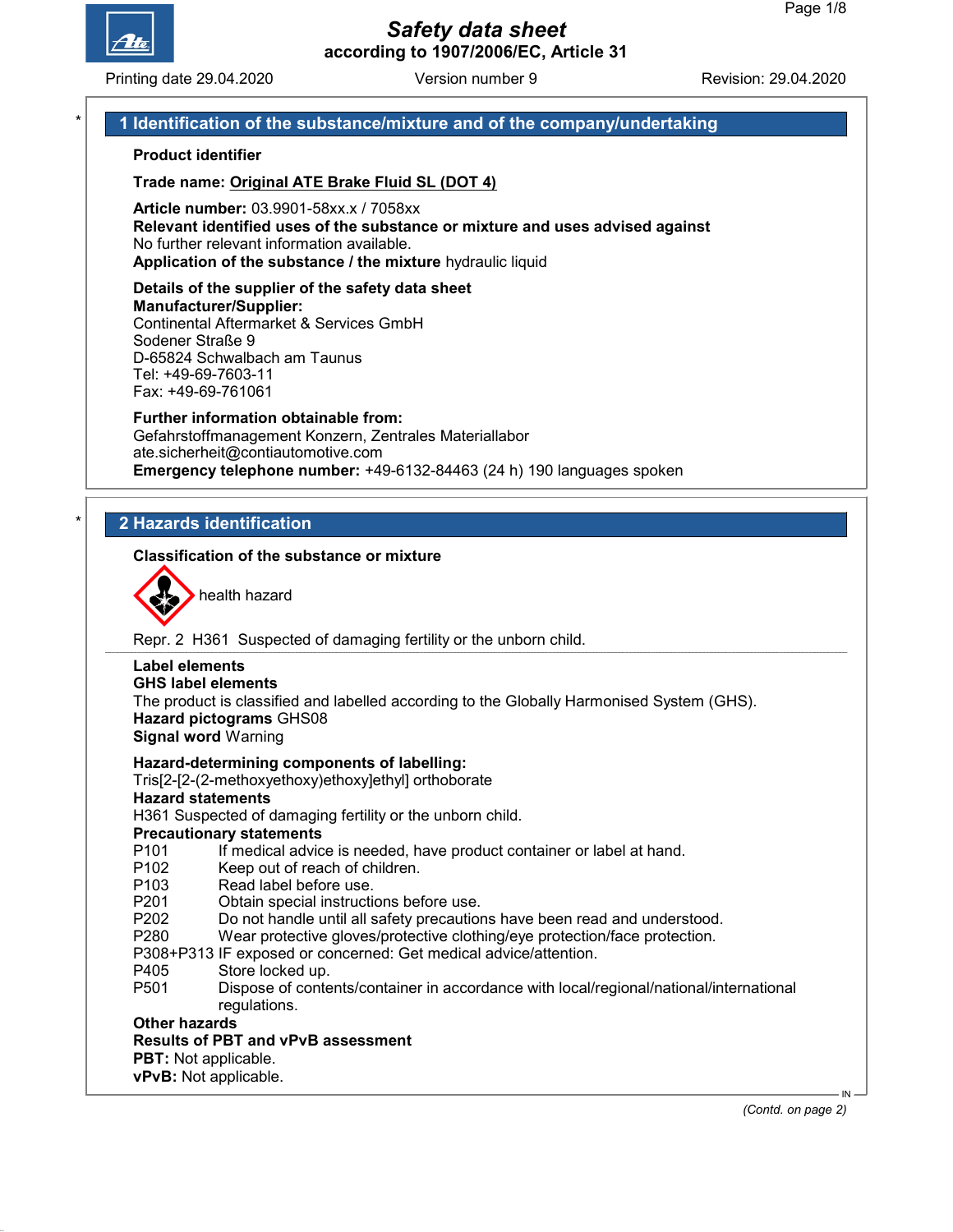

Printing date 29.04.2020 **Revision: 29.04.2020** Version number 9 Revision: 29.04.2020

#### Trade name: Original ATE Brake Fluid SL (DOT 4)

(Contd. of page 1)

# 3 Composition/information on ingredients

#### Chemical characterisation: Mixtures

Description: Mixture of substances listed below with nonhazardous additions.

| 30989-05-0 Tris[2-[2-(2-methoxyethoxy)ethoxy]ethyl] orthoborate                                                                               | $≥30 - <50\%$  |
|-----------------------------------------------------------------------------------------------------------------------------------------------|----------------|
| Repr. 2, H361                                                                                                                                 |                |
| Reaction mass of 2-(2-(2-butoxyethoxy)ethoxy)ethanol and 3,6,9,12-<br>tetraoxahexadecan-1-ol                                                  | $≥10 - < 20\%$ |
| Eye Dam. 1, H318; Acute Tox. 5, H313<br>Specific concentration limits: Eye Dam. 1; H318: C ≥ 30 %<br>Eye Irrit. 2; H319: 20 % $\leq$ C < 30 % |                |
| 111-46-6 $ 2,2$ '-oxybisethanol<br>Acute Tox. 4, H302                                                                                         | < 10%          |
| 110-97-4 $ 1,1$ -iminodipropan-2-ol<br>Eye Irrit. 2, H319                                                                                     | $< 2\%$        |

#### **4 First aid measures**

#### Description of first aid measures

General information: Remove contaminated clothes and shoes immediately.

After inhalation: Supply fresh air; consult doctor in case of complaints.

After skin contact: Immediately wash with water and soap and rinse thoroughly.

### After eye contact:

Rinse opened eye for several minutes under running water. If symptoms persist, consult a doctor. After swallowing: Call a doctor immediately.

#### Information for doctor:

#### Most important symptoms and effects, both acute and delayed

No further relevant information available.

Indication of any immediate medical attention and special treatment needed

No further relevant information available.

#### **5 Firefighting measures**

#### Extinguishing media

#### Suitable extinguishing agents:

CO2, extinguishing powder or water spray. Fight larger fires with water spray or alcohol resistant foam. Use fire extinguishing methods suitable to surrounding conditions.

For safety reasons unsuitable extinguishing agents: Water with full jet

Special hazards arising from the substance or mixture

May be released in case of fire: CO, CO2, NOx.

#### Advice for firefighters

## Protective equipment:

Wear self-contained respiratory protective device.

Do not inhale explosion gases or combustion gases.

(Contd. on page 3)

IN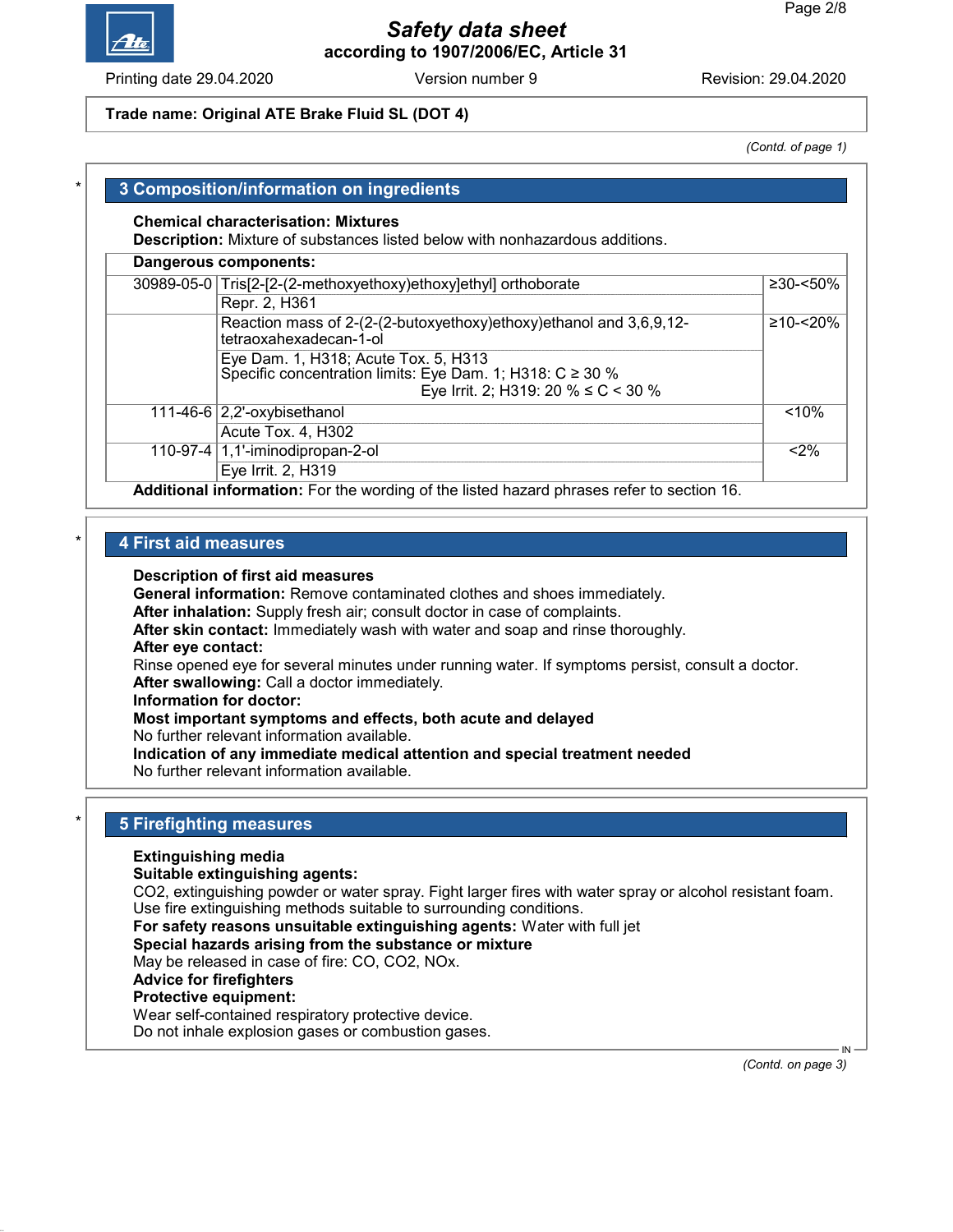

Printing date 29.04.2020 **Revision: 29.04.2020** Version number 9 Revision: 29.04.2020

#### Trade name: Original ATE Brake Fluid SL (DOT 4)

(Contd. of page 2)

#### **6 Accidental release measures**

Personal precautions, protective equipment and emergency procedures

Wear protective equipment. Keep unprotected persons away.

#### Ensure adequate ventilation Environmental precautions:

Do not allow product to reach sewage system or any water course.

Do not allow to penetrate the ground/soil.

#### Methods and material for containment and cleaning up:

Absorb with liquid-binding material (sand, diatomite, acid binders, universal binders).

Dispose of the material collected according to regulations.

#### Reference to other sections

See Section 7 for information on safe handling.

See Section 8 for information on personal protection equipment.

See Section 13 for disposal information.

# **7 Handling and storage**

Handling:

Precautions for safe handling Ensure good ventilation/exhaustion at the workplace. Information about fire - and explosion protection: No special measures required.

Conditions for safe storage, including any incompatibilities Storage:

Requirements to be met by storerooms and receptacles: Storage at room temperature. Information about storage in one common storage facility: Store away from foodstuffs. Further information about storage conditions:

This product is hygroscopic.

Store in dry conditions.

Keep container tightly sealed.

Storage class according to TRGS 510: 10 combustible liquids. Specific end use(s) No further relevant information available.

#### 8 Exposure controls/personal protection

Additional information about design of technical facilities: No further data; see item 7.

#### Control parameters

Ingredients with limit values that require monitoring at the workplace:

The product does not contain any relevant quantities of materials with critical values that have to be monitored at the workplace.

#### Exposure controls

Personal protective equipment: General protective and hygienic measures: The usual precautionary measures are to be adhered to when handling chemicals. Do not inhale gases / fumes / aerosols. Avoid contact with the eyes and skin. Respiratory protection: Respiratory protection required in case of release of vapors / aerosols. Use particulate filter with medium retention capacity for solid and liquid particles (eg EN 143 or 149, type P2 or FFP2). (Contd. on page 4)

IN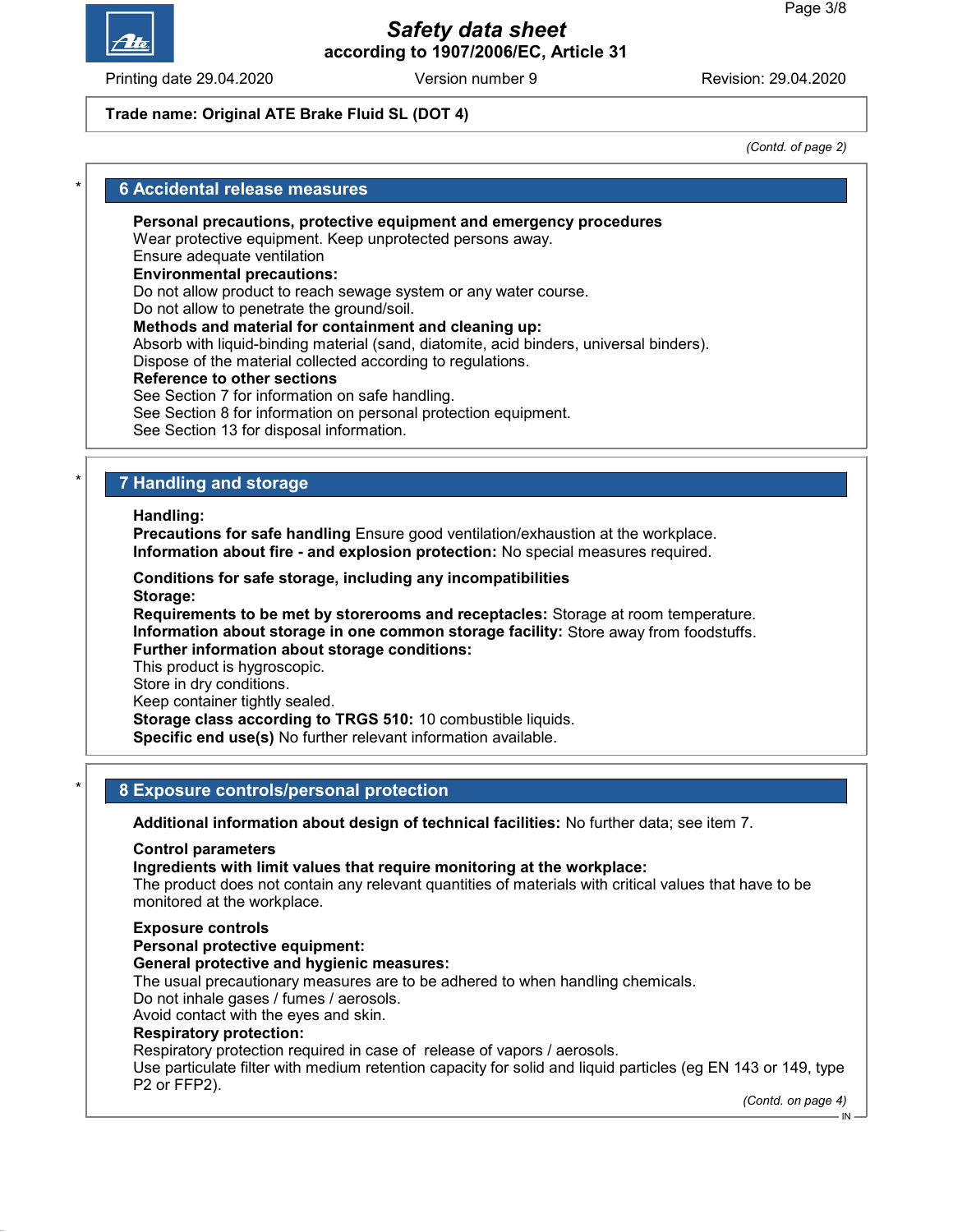

Printing date 29.04.2020 **Revision: 29.04.2020** Version number 9 Revision: 29.04.2020

(Contd. of page 3)

# Trade name: Original ATE Brake Fluid SL (DOT 4)

# Protection of hands:

The glove material has to be impermeable and resistant to the product/ the substance/ the preparation. Selection of the glove material on consideration of the penetration times, rates of diffusion and the degradation Material of gloves The selection of the suitable gloves does not only depend on the material, but also on further marks of quality and varies from manufacturer to manufacturer. Penetration time of glove material Butyl caoutchouc (butyl rubber): minimum breakthrough time 480 min; minimum layer thickness: 0.7 mm NBR (nitrile rubber): minimum breakthrough time 30 min; minimum layer thickness: 0.4 mm The exact break trough time has to be found out by the manufacturer of the protective gloves and has to be observed. Eye protection: Safety glasses Body protection: Protective work clothing Limitation and supervision of exposure into the environment See section 6 and 7. No additional measures necessary. Risk management measures Use at industrial site in closed process with occasional controlled exposure or processes with equivalent containment conditions: 1 to 3 air changes per hour (90 % effectiveness) - basic standard of general ventilation maximum 8 h exposure duration per day maximum 40 °C process temperature Use of functional fluids in small devices: 5 to 10 air changes per hour (70 % effectiveness) - good standard of controlled ventilation maximum 8 h exposure duration per day

maximum 40 °C process temperature

| Information on basic physical and chemical properties<br><b>General Information</b> |                                               |
|-------------------------------------------------------------------------------------|-----------------------------------------------|
| Appearance:                                                                         |                                               |
| Form:                                                                               | Fluid                                         |
| Colour:                                                                             | Yellow                                        |
| Odour:                                                                              | Characteristic                                |
| <b>Odour threshold:</b>                                                             | Not determined.                               |
| pH-value at 20 °C:                                                                  | 8.5 (FMVSS 116)                               |
| <b>Change in condition</b>                                                          |                                               |
| Melting point/freezing point:                                                       | $<$ -70 °C (DIN 51583)                        |
| Initial boiling point and boiling range: >260 °C (FMVSS 116)                        |                                               |
| Flash point:                                                                        | >125 °C (ASTM D 7094 (closed cup))            |
| Flammability (solid, gas):                                                          | Not applicable.                               |
| Ignition temperature:                                                               | 210 °C (DIN 51794)                            |
| <b>Decomposition temperature:</b>                                                   | $>$ 360 °C (DSC)                              |
| Auto-ignition temperature:                                                          | Product is not selfigniting.                  |
| <b>Explosive properties:</b>                                                        | Product does not present an explosion hazard. |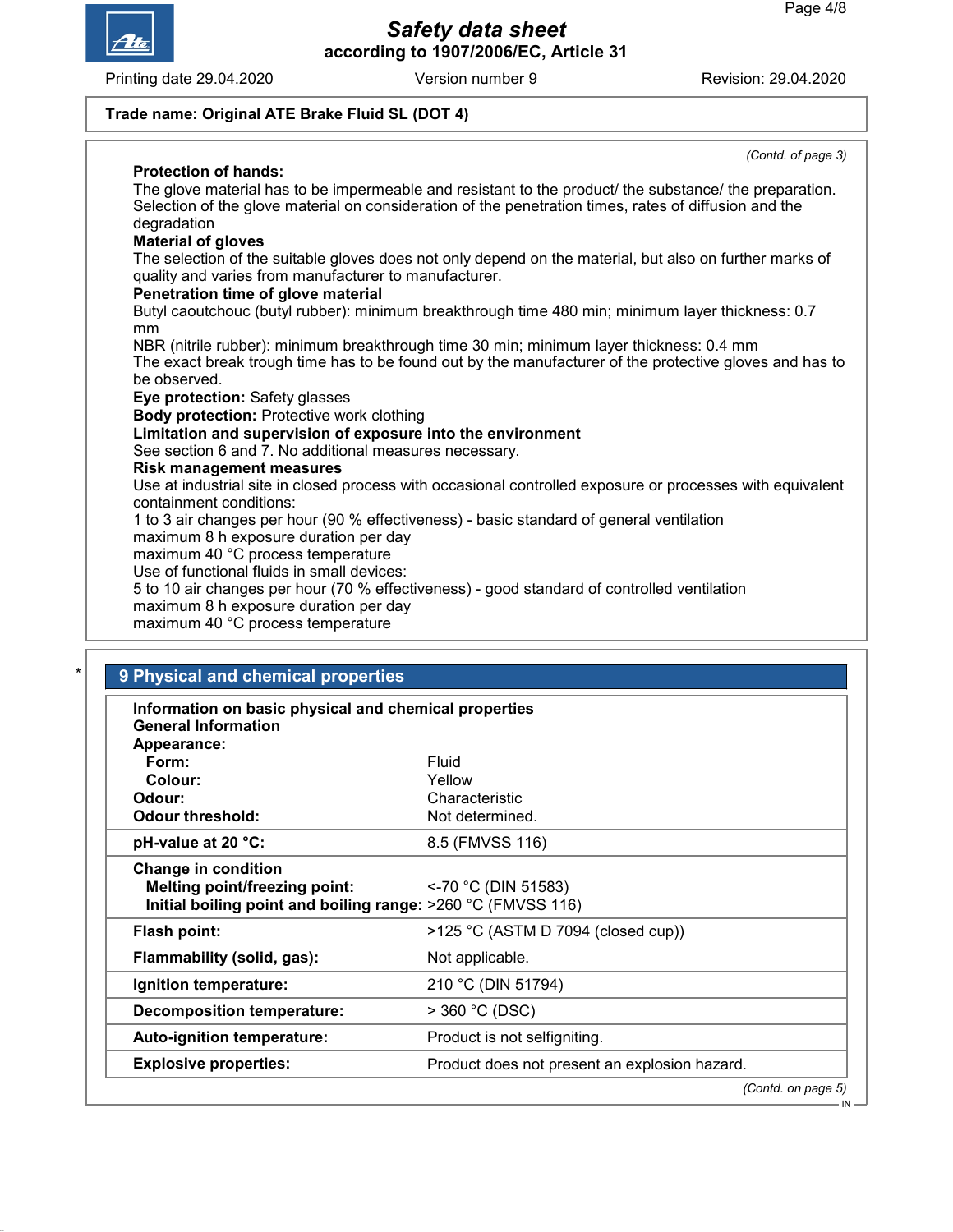

Printing date 29.04.2020 **Revision: 29.04.2020** Version number 9 Revision: 29.04.2020

#### Trade name: Original ATE Brake Fluid SL (DOT 4)

|                                         | (Contd. of page 4)                         |
|-----------------------------------------|--------------------------------------------|
| <b>Explosion limits:</b>                |                                            |
| Lower:                                  | Not determined.                            |
| Upper:                                  | $1.5$ Vol $%$                              |
| Vapour pressure at 20 °C:               | $1.3$ hPa                                  |
| Density at 20 °C:                       | 1.065 $g/cm3$ (DIN 51757)                  |
| <b>Relative density</b>                 | Not determined.                            |
| <b>Vapour density</b>                   | Not determined.                            |
| <b>Evaporation rate</b>                 | Not determined.                            |
| water:                                  | Fully miscible.                            |
| Partition coefficient: n-octanol/water: | Not determined.                            |
| <b>Viscosity:</b>                       |                                            |
| Dynamic:                                | Not determined.                            |
| Kinematic at 20 °C:                     | 16 mm <sup>2</sup> /s (FMVSS 116)          |
| <b>Solvent content:</b>                 |                                            |
| <b>Organic solvents:</b>                | 18.0%                                      |
| Water:                                  | $0.0\%$                                    |
| Solids content:                         | 1.5%                                       |
| <b>Other information</b>                | No further relevant information available. |

## 10 Stability and reactivity

Reactivity No further relevant information available. Chemical stability Thermal decomposition / conditions to be avoided: No decomposition if used according to specifications. Possibility of hazardous reactions No dangerous reactions known. Conditions to avoid No further relevant information available. Incompatible materials: No further relevant information available. Hazardous decomposition products: Carbon monoxide and carbon dioxide Nitrogen oxides (NOx)

#### 11 Toxicological information

# Information on toxicological effects

Acute toxicity

LD/LC50 values relevant for classification:

30989-05-0 Tris[2-[2-(2-methoxyethoxy)ethoxy]ethyl] orthoborate

Oral LD50 >2,000 mg/kg (rat) (OECD 401)

Dermal LD50 >2,000 mg/kg (rat) (OECD 402)

# Reaction mass of 2-(2-(2-butoxyethoxy)ethoxy)ethanol and 3,6,9,12-tetraoxahexadecan-1-ol

Oral LD50 >5,000 mg/kg (rat)

Dermal  $|LD50| > 3,000$  mg/kg (rabbit)

# 111-46-6 2,2'-oxybisethanol

Oral LD50 >5,000 mg/kg (rat)

(Contd. on page 6)

IN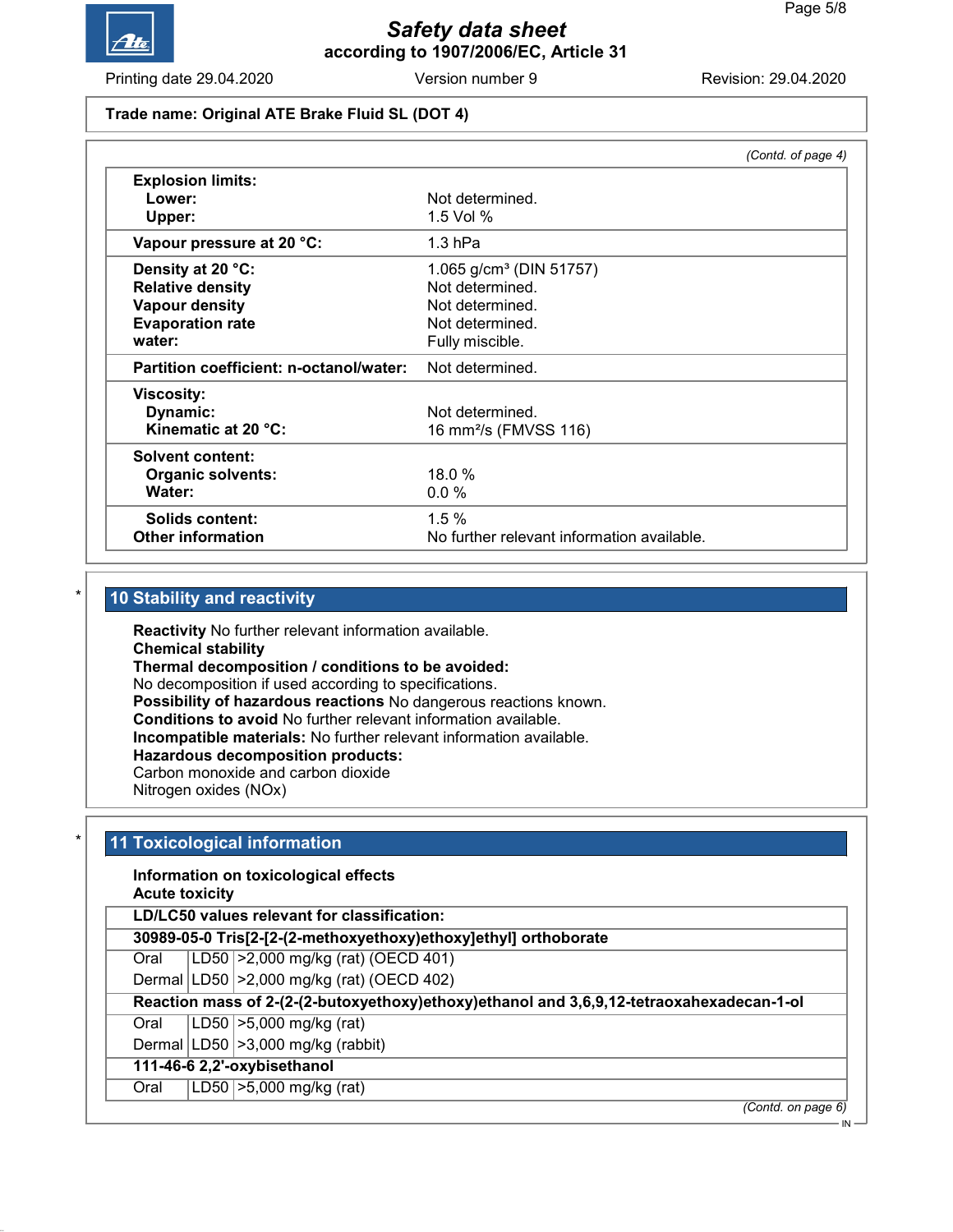

Printing date 29.04.2020 **Revision: 29.04.2020** Version number 9 Revision: 29.04.2020

# Trade name: Original ATE Brake Fluid SL (DOT 4)

(Contd. of page 5)

#### Dermal LD50 > 5,000 mg/kg (rabbit) 110-97-4 1,1'-iminodipropan-2-ol

Oral LD50 >2,000 mg/kg (rat) (OECD 401)

Dermal  $|LD50|8,000$  mg/kg (rabbit)

Primary irritant effect:

Skin corrosion/irritation No irritant effect.

Serious eye damage/irritation No irritating effect.

Respiratory or skin sensitisation No sensitising effects known.

CMR effects (carcinogenity, mutagenicity and toxicity for reproduction)

Repr. 2

Reproductive toxicity

Some evidence of adverse effects on development, based on animal experiments.

# 12 Ecological information

**Toxicity** 

| <b>Aquatic toxicity:</b>                                 |                                                                                                                                                                                                                                                                                                                                                                                                                                                                                                                                                                                                                            |
|----------------------------------------------------------|----------------------------------------------------------------------------------------------------------------------------------------------------------------------------------------------------------------------------------------------------------------------------------------------------------------------------------------------------------------------------------------------------------------------------------------------------------------------------------------------------------------------------------------------------------------------------------------------------------------------------|
| EC50                                                     | 6.25 mg/l (bacteria)                                                                                                                                                                                                                                                                                                                                                                                                                                                                                                                                                                                                       |
|                                                          | 250-350 mg/l (fish) (DIN 38412 96 h)                                                                                                                                                                                                                                                                                                                                                                                                                                                                                                                                                                                       |
|                                                          | 30989-05-0 Tris[2-[2-(2-methoxyethoxy)ethoxy]ethyl] orthoborate                                                                                                                                                                                                                                                                                                                                                                                                                                                                                                                                                            |
| <b>EC50</b>                                              | >100 mg/l (Algae) (72 h)                                                                                                                                                                                                                                                                                                                                                                                                                                                                                                                                                                                                   |
|                                                          | >100 mg/l (daphnia) (48 h)                                                                                                                                                                                                                                                                                                                                                                                                                                                                                                                                                                                                 |
| <b>LC50</b>                                              | >100 mg/L (fish) (96 h)                                                                                                                                                                                                                                                                                                                                                                                                                                                                                                                                                                                                    |
|                                                          | Reaction mass of 2-(2-(2-butoxyethoxy)ethoxy)ethanol and 3,6,9,12-tetraoxahexadecan-1-ol                                                                                                                                                                                                                                                                                                                                                                                                                                                                                                                                   |
| <b>EC50</b>                                              | $>100$ mg/l (Algae)                                                                                                                                                                                                                                                                                                                                                                                                                                                                                                                                                                                                        |
| <b>LC50</b>                                              | >100 mg/L (daphnia)                                                                                                                                                                                                                                                                                                                                                                                                                                                                                                                                                                                                        |
|                                                          | >100 mg/L (fish) (DIN 38412 96 h)                                                                                                                                                                                                                                                                                                                                                                                                                                                                                                                                                                                          |
|                                                          | 111-46-6 2,2'-oxybisethanol                                                                                                                                                                                                                                                                                                                                                                                                                                                                                                                                                                                                |
| <b>EC50</b>                                              | $\sqrt{>100}$ mg/l (Algae)                                                                                                                                                                                                                                                                                                                                                                                                                                                                                                                                                                                                 |
|                                                          | >100 mg/l (daphnia) (DIN 38412 T.11)                                                                                                                                                                                                                                                                                                                                                                                                                                                                                                                                                                                       |
| LC50                                                     | >100 mg/L (fish) (96 h)                                                                                                                                                                                                                                                                                                                                                                                                                                                                                                                                                                                                    |
|                                                          | 110-97-4 1,1'-iminodipropan-2-ol                                                                                                                                                                                                                                                                                                                                                                                                                                                                                                                                                                                           |
|                                                          | EC50 (static)   > 100 mg/l (Algae) (72 h)                                                                                                                                                                                                                                                                                                                                                                                                                                                                                                                                                                                  |
|                                                          | >100 mg/l (daphnia) (92/69/EWG 48 h)                                                                                                                                                                                                                                                                                                                                                                                                                                                                                                                                                                                       |
|                                                          | LC50 (static)   > 100 mg/L (fish) (OECD 203 96 h)                                                                                                                                                                                                                                                                                                                                                                                                                                                                                                                                                                          |
| <b>General notes:</b><br>system.<br>PBT: Not applicable. | Persistence and degradability No further relevant information available.<br>Other information: The product is easily biodegradable.<br><b>Behaviour in environmental systems:</b><br>Bioaccumulative potential No further relevant information available.<br>Mobility in soil No further relevant information available.<br>Additional ecological information:<br>Water hazard class 1 (German Regulation) (Self-assessment): slightly hazardous for water<br>Do not allow undiluted product or large quantities of it to reach ground water, water course or sewage<br>Results of PBT and vPvB assessment Not applicable. |
|                                                          | (Contd. on page 7)<br>۰IN                                                                                                                                                                                                                                                                                                                                                                                                                                                                                                                                                                                                  |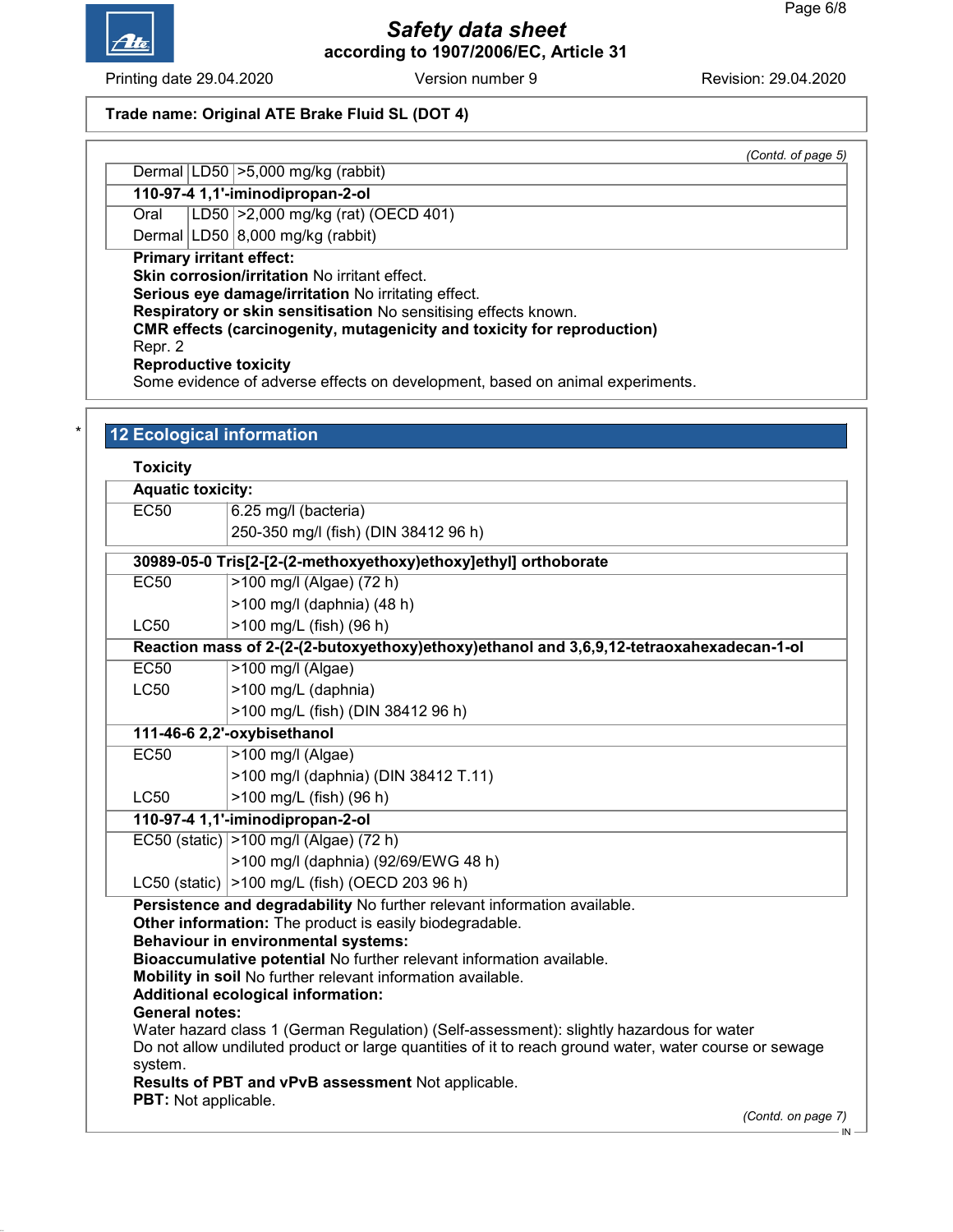

Printing date 29.04.2020 **Revision: 29.04.2020** Version number 9 Revision: 29.04.2020

(Contd. of page 6)

#### Trade name: Original ATE Brake Fluid SL (DOT 4)

vPvB: Not applicable.

Other adverse effects No further relevant information available.

# 13 Disposal considerations

#### Waste treatment methods

Disposal should be based on the relevant state and local laws and regulations, the disposal process should avoid pollution of the environment.

#### Recommendation

After prior treatment product has to be disposed of in an incinerator for hazardous waste adhering to the regulations pertaining to the disposal of particularly hazardous waste.

#### Uncleaned packaging:

#### Recommendation:

Packagings that may not be cleansed are to be disposed of in the same manner as the product.

| <b>UN-Number</b>                           |                 |
|--------------------------------------------|-----------------|
| ADR, ADN, IMDG, IATA                       | Void            |
| UN proper shipping name                    |                 |
| ADR, ADN, IMDG, IATA                       | Void            |
| <b>Transport hazard class(es)</b>          |                 |
| ADR, ADN, IMDG, IATA                       |                 |
| <b>Class</b>                               | Void            |
| Packing group                              |                 |
| ADR, IMDG, IATA                            | Void            |
| <b>Environmental hazards:</b>              |                 |
| <b>Marine pollutant:</b>                   | No.             |
| Special precautions for user               | Not applicable. |
| Transport in bulk according to Annex II of |                 |
| <b>Marpol and the IBC Code</b>             | Not applicable. |
| <b>UN "Model Regulation":</b>              | Void            |

# 15 Regulatory information

Safety, health and environmental regulations/legislation specific for the substance or mixture

National regulations:

Information about limitation of use:

Employment restrictions concerning pregnant and lactating women must be observed.

#### Other regulations, limitations and prohibitive regulations

Substances of very high concern (SVHC) according to REACH, Article 57

None of the ingredients are listed.

(Contd. on page 8)

IN